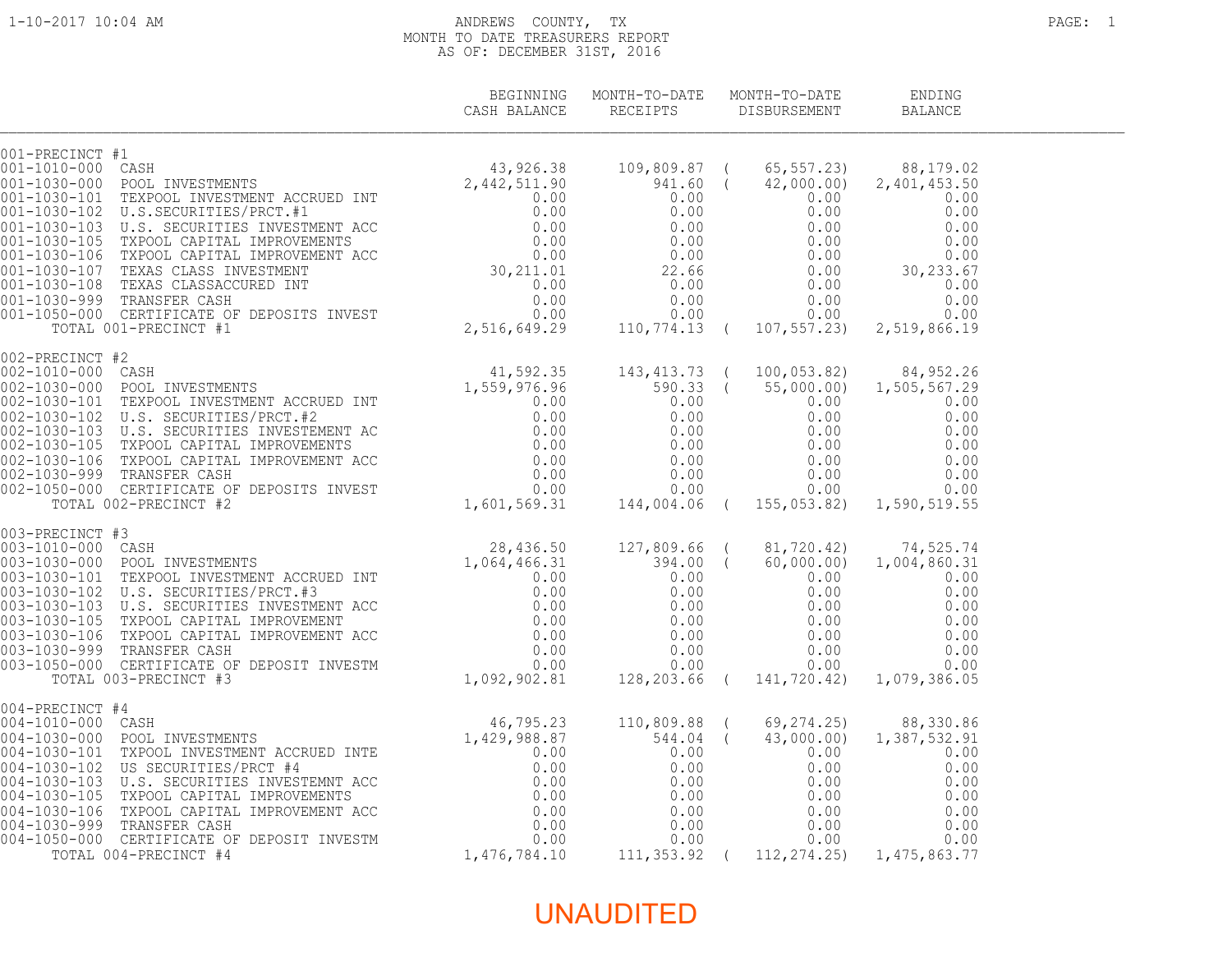#### 1-10-2017 10:04 AM ANDREWS COUNTY, TX PAGE: 2 MONTH TO DATE TREASURERS REPORT AS OF: DECEMBER 31ST, 2016

|                                                                                                                                                                                                                                                                                                    | CASH BALANCE | BEGINNING MONTH-TO-DATE MONTH-TO-DATE<br>RECEIPTS DISBURSEMENT | ENDING<br><b>BALANCE</b> |  |
|----------------------------------------------------------------------------------------------------------------------------------------------------------------------------------------------------------------------------------------------------------------------------------------------------|--------------|----------------------------------------------------------------|--------------------------|--|
| $\begin{array}{cccccc} 005-\texttt{GENERAL FUND} & 213,667.49 & 1,832,934.07 & (1,076,924.89) & 969,676.67\\ 005-1010-000 & \texttt{COSH} & 26,218,410.30 & 9,924.77 & (1,129,144.82) & 25,099,190.25\\ 005-1030-101 & \texttt{TEX POOL INVESTMENT} & 26,218,410.30 & 9,924.77 & (1,129,144.82) &$ |              |                                                                |                          |  |
|                                                                                                                                                                                                                                                                                                    |              |                                                                |                          |  |
|                                                                                                                                                                                                                                                                                                    |              |                                                                |                          |  |
|                                                                                                                                                                                                                                                                                                    |              |                                                                |                          |  |
|                                                                                                                                                                                                                                                                                                    |              |                                                                |                          |  |
|                                                                                                                                                                                                                                                                                                    |              |                                                                |                          |  |
|                                                                                                                                                                                                                                                                                                    |              |                                                                |                          |  |
|                                                                                                                                                                                                                                                                                                    |              |                                                                |                          |  |
|                                                                                                                                                                                                                                                                                                    |              |                                                                |                          |  |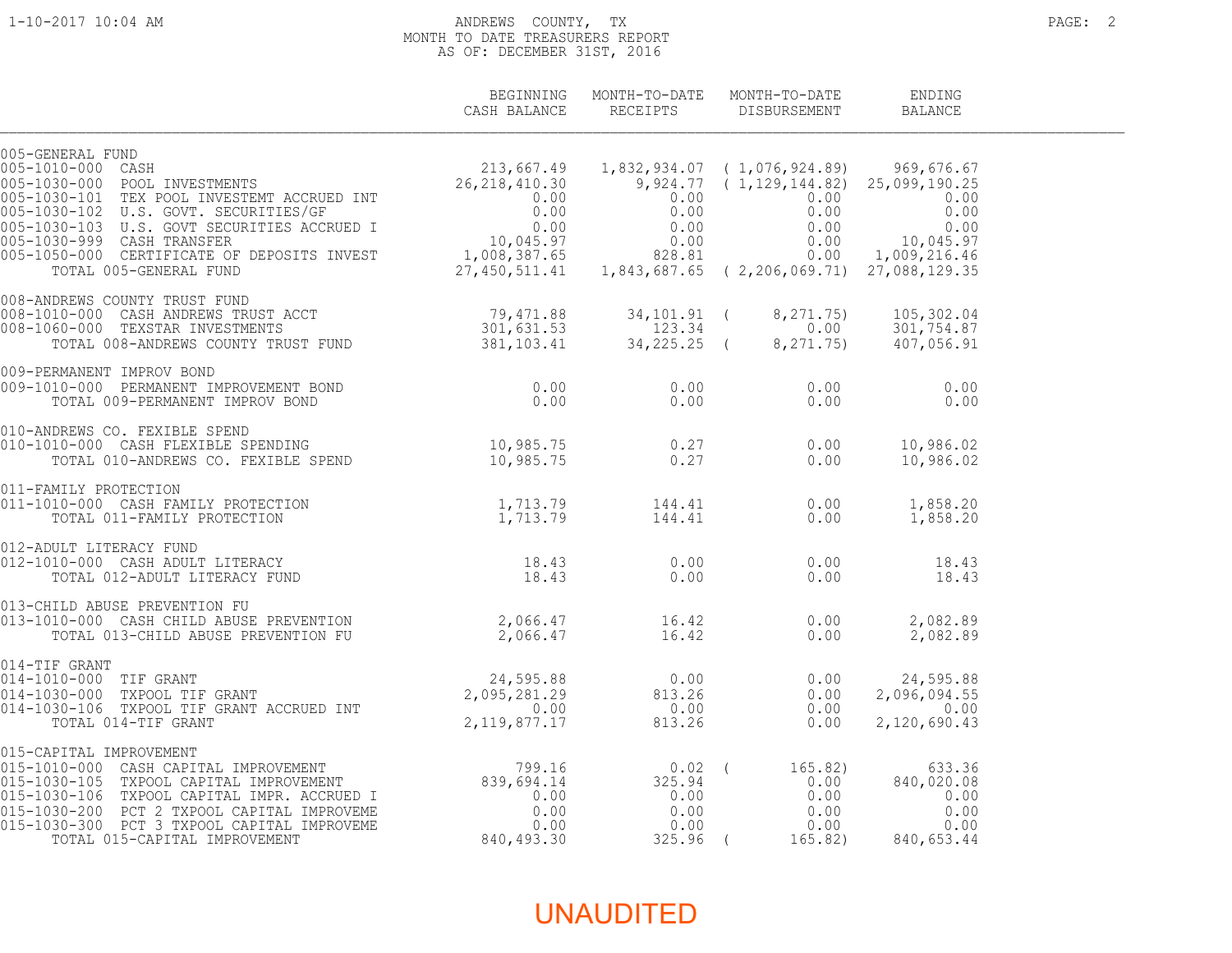#### 1-10-2017 10:04 AM ANDREWS COUNTY, TX PAGE: 3 MONTH TO DATE TREASURERS REPORT AS OF: DECEMBER 31ST, 2016

|                                                                                                                                                                                                                                            |  | BEGINNING MONTH-TO-DATE MONTH-TO-DATE<br>CASH BALANCE RECEIPTS DISBURSEMENT BALANCE | ENDING |  |
|--------------------------------------------------------------------------------------------------------------------------------------------------------------------------------------------------------------------------------------------|--|-------------------------------------------------------------------------------------|--------|--|
|                                                                                                                                                                                                                                            |  |                                                                                     |        |  |
|                                                                                                                                                                                                                                            |  |                                                                                     |        |  |
|                                                                                                                                                                                                                                            |  |                                                                                     |        |  |
| 019-CHAPTER 19<br>019-1010-000 CASH CHAPTER 19 9.92<br>TOTAL 019-CHAPTER 19 9.92                                                                                                                                                           |  | 0.00 (37.99) (28.07)<br>0.00 (37.99) (28.07)                                        |        |  |
| 020-PAYROLL ACCOUNT FUND<br>020-1001-000 CASH (2,072.34) 1,373,651.99 (1,373,998.14) (42,418.49)<br>TOTAL 020-PAYROLL ACCOUNT FUND (42,072.34) 1,373,651.99 (1,373,998.14) (42,418.49)<br>021-SHERIFF FORFITURE FUND ST (39,195.49 1       |  |                                                                                     |        |  |
|                                                                                                                                                                                                                                            |  |                                                                                     |        |  |
| 022-COUNTY ATTY CHECK COLLECT<br>022-1010-000 CASH COUNTY ATTY HOT CHECK                          2,001.29           259.68 (       118.50)       2,142.47<br>TOTAL 022-COUNTY ATTY CHECK COLLECT                               2,         |  |                                                                                     |        |  |
| 023-CO CLK RECORD MANAGEMENT<br>023-1010-000 CASH CO CLERK REC MNGT 16,453.48 4,041.87 (609.70) 19,885.65<br>023-1030-000 TXPOOL CO CLERK RECORD MNGT 306,652.76 119.03 0.00 306,771.79<br>TOTAL 023-CO CLK RECORD MANAGEMENT 323,10       |  |                                                                                     |        |  |
|                                                                                                                                                                                                                                            |  |                                                                                     |        |  |
| 024-DIST CLK RECORD MANAGEMEN<br>024-DIST CLK RECORD MANAGEMEN<br>025-COUNTY CLERK SECURITY FUN<br>025-COUNTY CLERK SECURITY FUN<br>025-1010-000 CASH CO CLERK CH SECURITY FUN<br>025-1010-000 CASH CO CLERK CH SECURITY<br>025-1010-000 C |  |                                                                                     |        |  |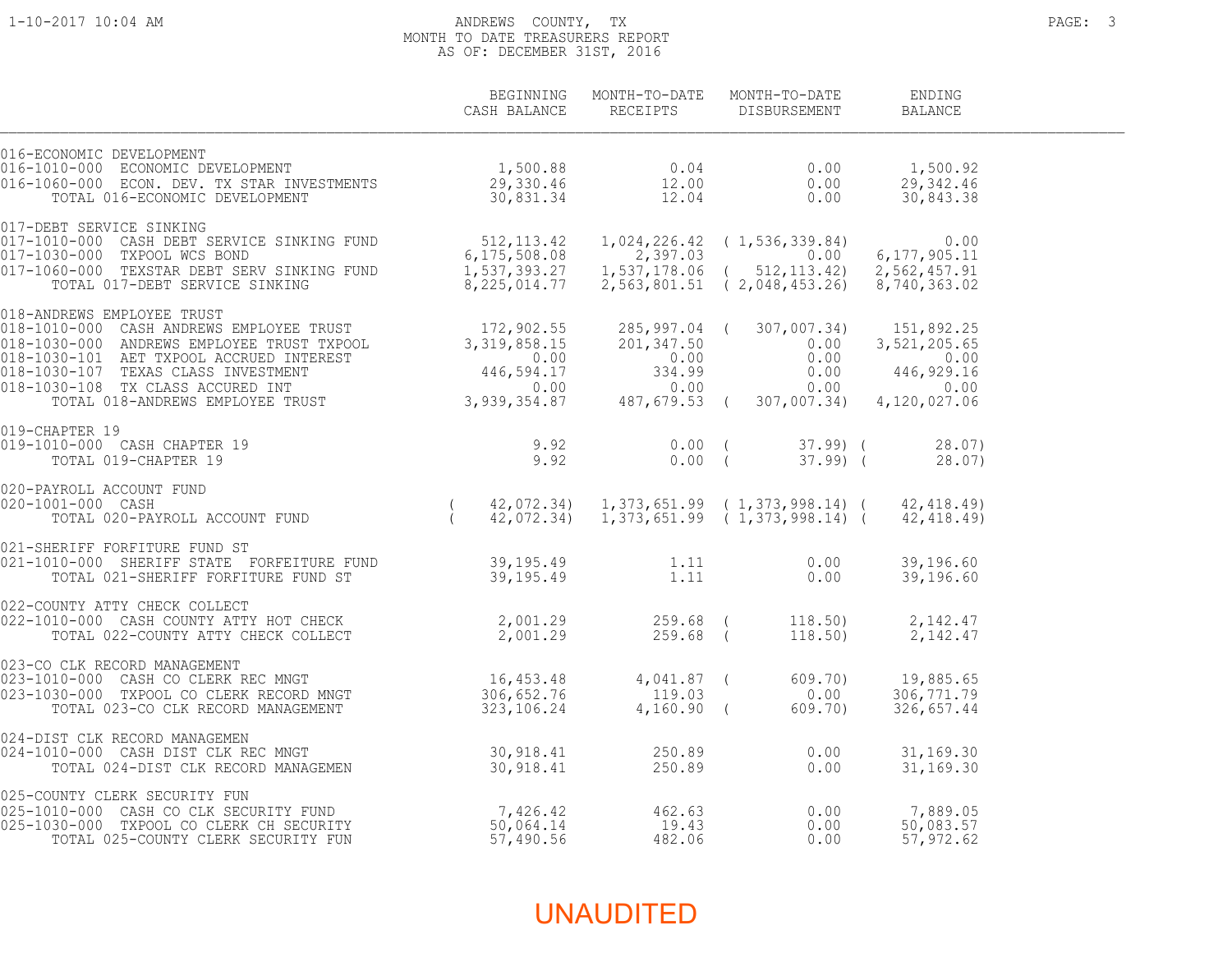#### 1-10-2017 10:04 AM ANDREWS COUNTY, TX PAGE: 4 MONTH TO DATE TREASURERS REPORT AS OF: DECEMBER 31ST, 2016

|                                                                                                                                                                                                                                                                                                                         | CASH BALANCE | BEGINNING MONTH-TO-DATE MONTH-TO-DATE<br>RECEIPTS DISBURSEMENT | ENDING<br>BALANCE      |  |
|-------------------------------------------------------------------------------------------------------------------------------------------------------------------------------------------------------------------------------------------------------------------------------------------------------------------------|--------------|----------------------------------------------------------------|------------------------|--|
| 026-DISTRICT COURT SECURITY F<br>026-1010-000 CASH DIST CLERK SECURITY FUND<br>026-1010-000 CASH DIST CLERK SECURITY FUND<br>TOTAL 026-DISTRICT COURT SECURITY F 14,354.08 112.50 0.00                                                                                                                                  |              |                                                                | 14,466.58<br>14,466.58 |  |
|                                                                                                                                                                                                                                                                                                                         |              |                                                                |                        |  |
| 028-ANDREWS HISTORICAL COMMIS<br>028-1010-000 CASH HISTORICAL COMMISSION 7,109.29 0.20 0.20 0.00 7,109.49<br>TOTAL 028-ANDREWS HISTORICAL COMMIS 7,109.29 0.20 0.20 0.00 7,109.49                                                                                                                                       |              |                                                                |                        |  |
| 029-COUNTY RECORD MANAGEMENT<br>029-1010-000 CRIMINAL RECORD MANAGEMENT 14,585.28 453.38 0.00 15,038.66<br>029-1030-000 TXPOOL DIST CLERK RECORD MNGT 60,076.96 23.32 0.00 60,100.28<br>TOTAL 029-COUNTY RECORD MANAGEMENT 74,662.24                                                                                    |              |                                                                |                        |  |
|                                                                                                                                                                                                                                                                                                                         |              |                                                                |                        |  |
| 030-TRUANCY COURT COSTS<br>030-1010-000 CASH JP TRUANCY COURT COST<br>1300-TRUANCY COURT COSTS<br>030-1010-000 CASH JP TRUANCY COURT COSTS<br>031-1010-000 FIRE DEPARTMENT<br>031-1010-000 FIRE DEPARTMENT<br>031-1030-000 TXPOOL FIRE DEP                                                                              |              |                                                                |                        |  |
| 032-LIBRARY DONATION FUND<br>032-1010-000 CASH LIBRARY DONATION<br>TOTAL 032-LIBRARY DONATION FUND<br>253.41 0.01 0.00<br>0.01 0.00                                                                                                                                                                                     |              |                                                                | 253.42<br>253.42       |  |
| $\begin{array}{cccccc} 033-000 & \text{TEXPOOL} & 5,954.94 & 0.00 & 0.00 & 5,954.94 \\ 033-1030-000 & \text{TEXPOOL} & \text{WCS BOND} & 0.00 & 0.00 & 0.00 & 0.00 & 0.00 \\ 033-1030-101 & \text{TEXPOOL} & \text{WCS BOND} & 0.00 & 0.00 & 0.00 & 0.00 & 0.00 \\ 033-1030-010 & \text{TEXPOOL} & \text{WEBOND} & 0.0$ |              |                                                                |                        |  |
|                                                                                                                                                                                                                                                                                                                         |              |                                                                |                        |  |
| 035-JUVENILE DELINQUENCY PREV<br>035-1010-000 CASH JUVENILE DELINQUENCY PREV 17,275.20 345.45 (419.94) 17,200.71<br>TOTAL 035-JUVENILE DELINQUENCY PREV 17,275.20 345.45 (419.94) 17,200.71                                                                                                                             |              |                                                                |                        |  |
|                                                                                                                                                                                                                                                                                                                         |              |                                                                | 14,597.64<br>14,597.64 |  |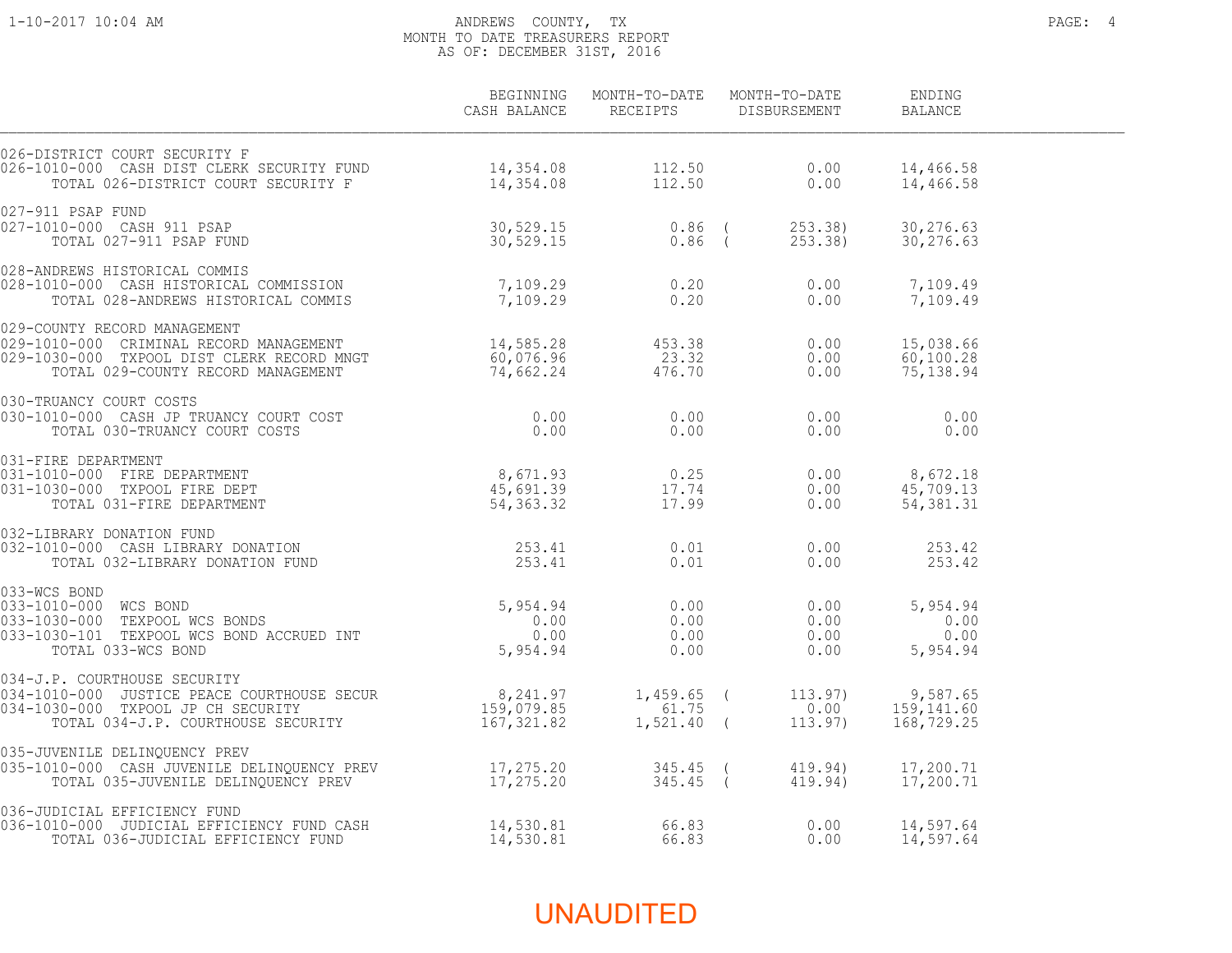#### 1-10-2017 10:04 AM ANDREWS COUNTY, TX PAGE: 5 MONTH TO DATE TREASURERS REPORT AS OF: DECEMBER 31ST, 2016

|                                                                                                                                                                                                                                                                                                                                           | CASH BALANCE | BEGINNING MONTH-TO-DATE MONTH-TO-DATE<br>RECEIPTS DISBURSEMENT | ENDING<br>BALANCE        |  |
|-------------------------------------------------------------------------------------------------------------------------------------------------------------------------------------------------------------------------------------------------------------------------------------------------------------------------------------------|--------------|----------------------------------------------------------------|--------------------------|--|
| 037-CHRISTMAS DECORATION FUND<br>037-1010-000 CHRISTMAS DECORATION FUND 5,338.53 0.15 0.00 5,338.68<br>TOTAL 037-CHRISTMAS DECORATION FUND 5,338.53 0.15 0.00 5,338.68                                                                                                                                                                    |              |                                                                |                          |  |
| 1992 - 1994<br>1994 - 1994 - 1994 - 1994 - 1994 - 1994 - 1994 - 1994 - 1994 - 1994 - 1994 - 1994 - 1994 - 1994 - 1994<br>1996 - 1997 - 1997 - 1997 - 1997 - 1997 - 1998 - 1997 - 1997 - 1998 - 1998 - 1999 - 1999 - 1999 - 1999 -                                                                                                         |              |                                                                |                          |  |
| $\begin{array}{cccccc} 039-\text{FUNDED DEPREC/CAP & \text{IMPV} & & & 1,370.61 & 609,243.24 & ( & 175,983.30) & 434,630.55 \\ 039-1010-000 & \text{CASH FUNDED DEP/CAP & \text{IMPROV} & & & 1,370.61 & 609,243.24 & ( & 175,983.30) & 434,630.55 \\ 039-1030-000 & \text{TXPOOL FUNDED DEP/CAP & \text{IMPROVEN} & & & & 0.00 & 0.00 &$ |              |                                                                |                          |  |
| 040-DIST COURT RECORD ARCHIVE                                                                                                                                                                                                                                                                                                             |              |                                                                |                          |  |
| 040-DIST COURT RECORD ARCHIVE<br>040-1010-000 CASH DIST COURT RECORD ARCHIVE<br>TOTAL 040-DIST COURT RECORD ARCHIVE<br>0.00 21,911.78<br>0.00 21,911.78<br>0.00 21,911.78<br>0.00 21,911.78<br>0.00 21,911.78<br>0.00 21,911.78<br>0.00 21,911.7                                                                                          |              |                                                                |                          |  |
|                                                                                                                                                                                                                                                                                                                                           |              |                                                                |                          |  |
| 042-DC/CC RECORDS PRESERVATIO<br>042-DC/CC RECORDS PRESERVATIO<br>042-1010-000 CASH DC/CC RECORDS PRESERVATIO<br>044-5HERIFF FED FORFIETURE<br>044-1010-000 SHERIFF FEDERAL FORFITURE<br>044-1010-000 SHERIFF FEDERAL FORFITURE<br>044-101                                                                                                |              |                                                                |                          |  |
| 045-SHERIFF DONATIONS<br>045-1010-000 SHERIFF DONATIONS<br>TOTAL 045-SHERIFF DONATIONS<br>16,002.58<br>16,002.58<br>16,002.58<br>0.45<br>0.00<br>16,003.03                                                                                                                                                                                |              |                                                                |                          |  |
|                                                                                                                                                                                                                                                                                                                                           |              |                                                                | 100,555.26<br>100,555.26 |  |
|                                                                                                                                                                                                                                                                                                                                           |              |                                                                |                          |  |
|                                                                                                                                                                                                                                                                                                                                           |              |                                                                |                          |  |
|                                                                                                                                                                                                                                                                                                                                           |              |                                                                |                          |  |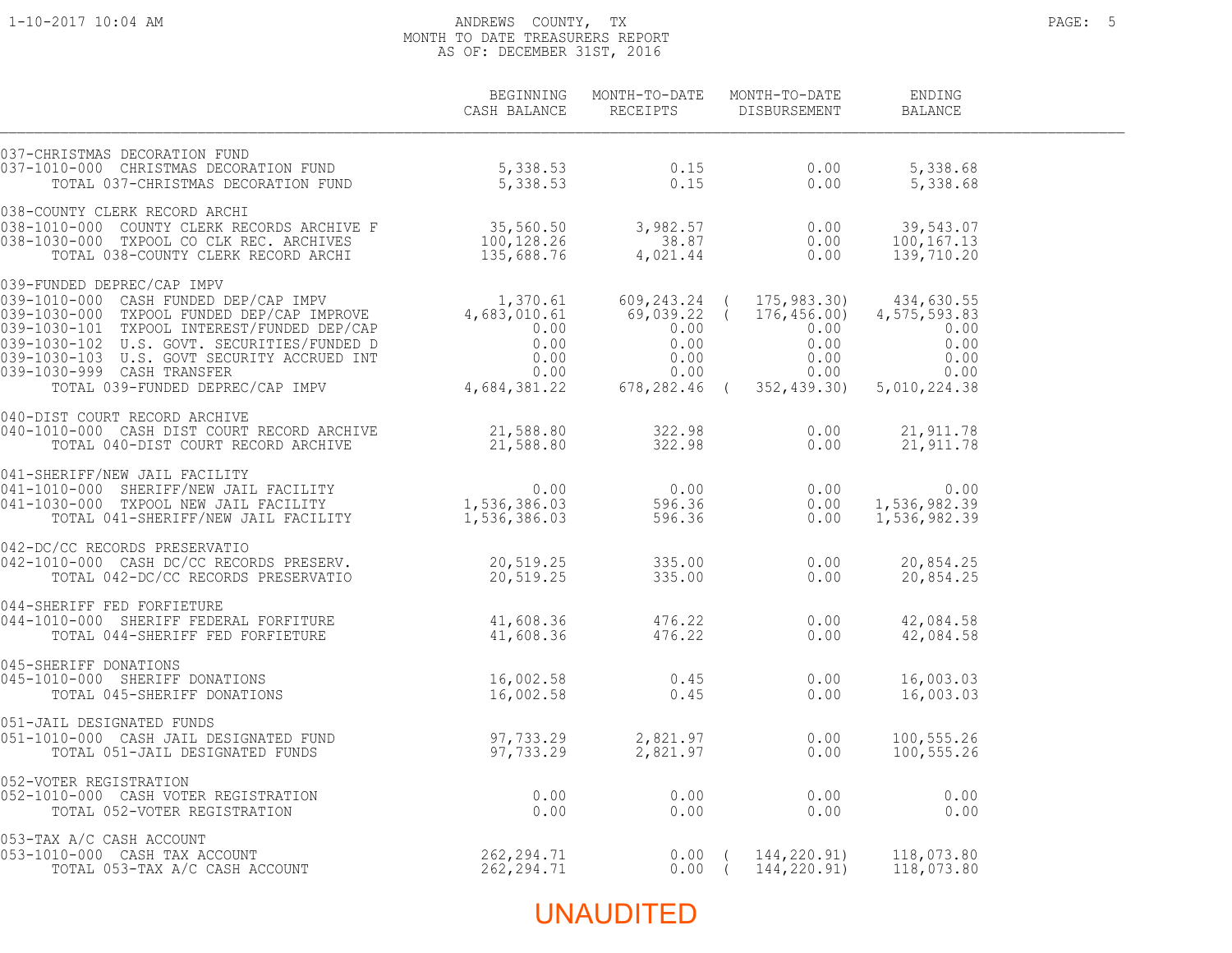#### 1-10-2017 10:04 AM ANDREWS COUNTY, TX PAGE: 6 MONTH TO DATE TREASURERS REPORT AS OF: DECEMBER 31ST, 2016

|                                                                                                                                                                                                                               | CASH BALANCE         | BEGINNING MONTH-TO-DATE MONTH-TO-DATE<br>RECEIPTS DISBURSEMENT |                                                        | ENDING<br><b>BALANCE</b> |  |
|-------------------------------------------------------------------------------------------------------------------------------------------------------------------------------------------------------------------------------|----------------------|----------------------------------------------------------------|--------------------------------------------------------|--------------------------|--|
| 055-DISTRICT CLERK COST DEPOS<br>055-1010-000 CASH<br>TOTAL 055-DISTRICT CLERK COST DEPOS                                                                                                                                     |                      |                                                                |                                                        |                          |  |
|                                                                                                                                                                                                                               |                      |                                                                | 0.00<br>0.00                                           | 740,790.69<br>740,790.69 |  |
|                                                                                                                                                                                                                               |                      |                                                                |                                                        | 137,657.72<br>137,657.72 |  |
| 058-SHERIFF'S SEIZED MONEY<br>058-1010-000 CASH SHERIFF SIEZED MONEY                            5,341.91                                   0.00<br>TOTAL 058-SHERIFF'S SEIZED MONEY                                 5,341.91  |                      |                                                                |                                                        | 5, 341.91<br>5,341.91    |  |
| 059-SHERIFF'S ABANDONED VEHIC<br>059-1010-000 CASH SHERIFF ABANDONED VEHICLE 1,437.43 324.16 0.00<br>TOTAL 059-SHERIFF'S ABANDONED VEHIC 1,437.43 324.16 0.00                                                                 |                      |                                                                |                                                        | 1,761.59<br>1,761.59     |  |
| 061-JAIL & INMATE TRUST FUND<br>061-1010-000 CASH JAIL & INMATE TRUST ACCT                       2,022.18                0.00  (        367.36)        1,654.82<br>TOTAL 061-JAIL & INMATE TRUST FUND                         |                      |                                                                |                                                        |                          |  |
| 062-TAC VEHICLE REGISTRATON<br>062-1010-000 TAC VEHICLE REGISTRATION                                 31,263.31                 0.00 (     8,789.37)       22,473.94<br>TOTAL 062-TAC VEHICLE REGISTRATON                      |                      |                                                                |                                                        |                          |  |
| 063-COUNTY CLERK CASH ACCOUNT<br>063-1010-000 CASH COUNTY CLERK ACCOUNT 27,939.73 879.17<br>TOTAL 063-COUNTY CLERK CASH ACCOUNT 27,939.73 879.17                                                                              |                      |                                                                | 0.00<br>0.00                                           | 28,818.90<br>28,818.90   |  |
| 064-CO ATTY FORFIETURE FUND<br>064-1010-000 CO ATTY FORFIETURE FUND 1,672.73 0.00<br>TOTAL 064-CO ATTY FORFIETURE FUND 1,672.73 0.00                                                                                          |                      | 0.00                                                           | 0.00<br>0.00                                           | 1,672.73<br>1,672.73     |  |
| 065- JUV PROB MENTAL HEALTH<br>065-000 FROB MENTAL HEALTH<br>065-1010-000 JUV PROB/INTENSIVE BASE RETEN 4,976.09 4,082.00 (10,904.00) (1,845.91)<br>TOTAL 065-JUV PROB MENTAL HEALTH 4,976.09 4,082.00 (10,904.00) (1,845.91) |                      |                                                                |                                                        |                          |  |
| 068-SCAAP/CRIMINAL ALIEN ASSI<br>068-1010-000 SCAAP CASH                                                                                                                                                                      |                      |                                                                | 0.00<br>0.00                                           | 22,591.42<br>22,591.42   |  |
| 070-OFFICE OF PUBLIC HEALTH/O<br>(H/O<br>070-1010-000 RLSS/LPHS                                                                                                                                                               | 3,757.09<br>3,757.09 | $7,545.75$ (                                                   | 7,545.75 (3,312.29)<br>7,545.75 (3,312.29)<br>3,312.29 | 476.37<br>476.37         |  |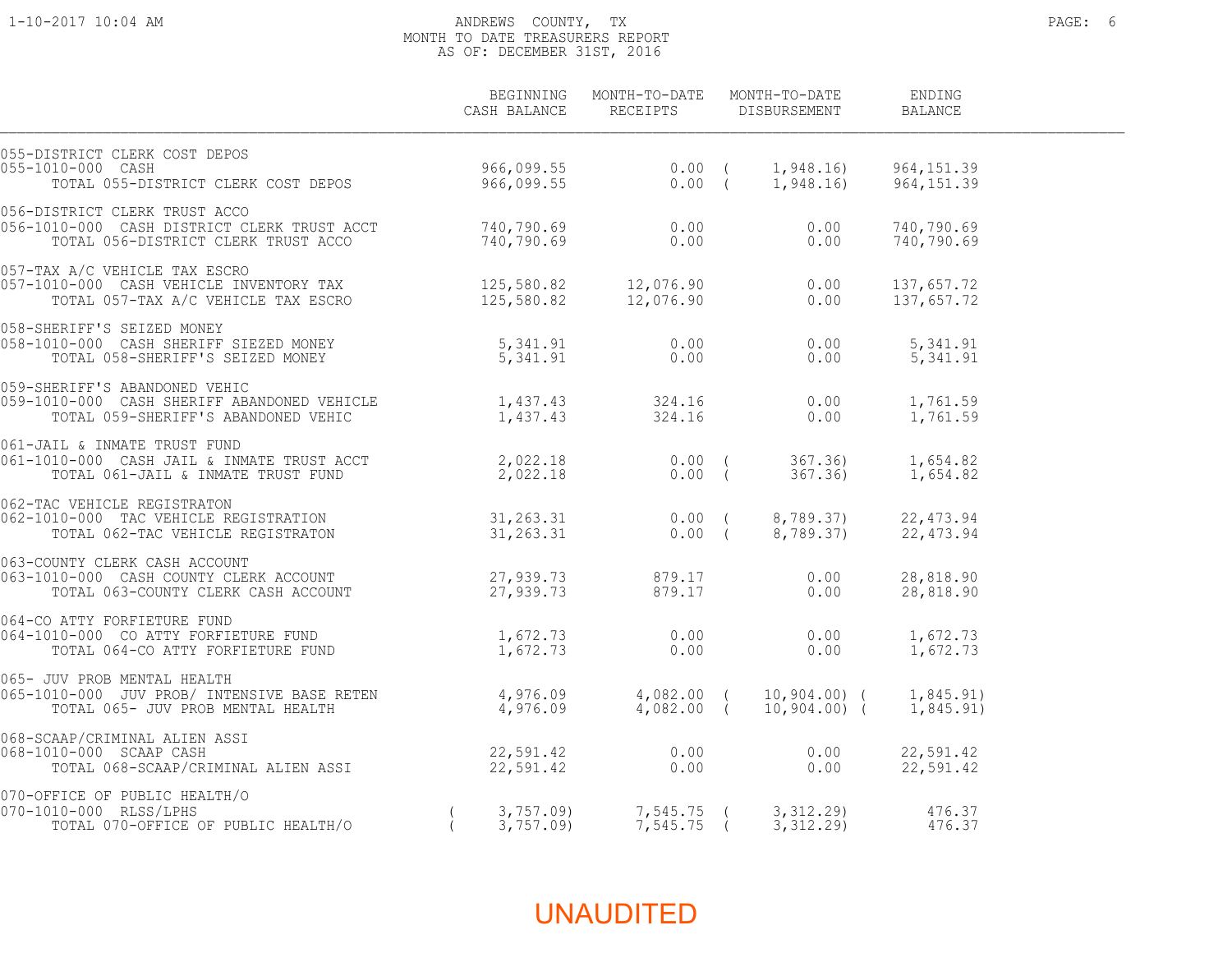#### 1-10-2017 10:04 AM ANDREWS COUNTY, TX PAGE: 7 MONTH TO DATE TREASURERS REPORT AS OF: DECEMBER 31ST, 2016

|                                                                                                                                                                                                                                                          | BEGINNING<br>CASH BALANCE | MONTH-TO-DATE<br>RECEIPTS  | MONTH-TO-DATE<br>DISBURSEMENT            | ENDING<br><b>BALANCE</b> |  |
|----------------------------------------------------------------------------------------------------------------------------------------------------------------------------------------------------------------------------------------------------------|---------------------------|----------------------------|------------------------------------------|--------------------------|--|
| 071-IMM/LOCALS GRANT/IMM/LOCA<br>11/10000 IMM/LOCALS GRANT<br>110-000 IMM/LOCALS GRANT (19,901.80) 22,974.50 (13,056.30) (9,983.60)<br>TOTAL 071-IMM/LOCALS GRANT/IMM/LOCA (19,901.80) 22,974.50 (13,056.30) (9,983.60)<br>071-1010-000 IMM/LOCALS GRANT |                           |                            |                                          |                          |  |
| 072-JUV PROB BASIC SUPERVISIO<br>9,046.07 3,023.00 (<br>10-000 GRANT X CASH 9,046.07 3,023.00 (<br>TOTAL 072-JUV PROB BASIC SUPERVISIO 9,046.07 3,023.00 (<br>072-1010-000 GRANT X CASH                                                                  |                           |                            | 5,007.31)<br>$5,007.31$ $7,061.76$       | 7,061.76                 |  |
| 073-HEALTH DEPT- TITLE V FEE<br>073-1010-000 TITLE V FEE<br>TOTAL 073-HEALTH DEPT- TITLE V FEE                                                                                                                                                           | 11,540.82<br>11,540.82    | $0.00$ (<br>$0.00$ (       | 1,097.00)<br>1,097.00)                   | 10,443.82<br>10,443.82   |  |
| $074 - PHC$<br>074-1010-000 PRIMARY HEALTH CARE PROGRAM<br>TOTAL 074-PHC                                                                                                                                                                                 | 27,923.38)<br>27,923.38)  | 28,181.79 (<br>28,181.79 ( | $21, 127.66$ ) (<br>$21, 127.66$ ) (     | 20, 869.25<br>20,869.25) |  |
| 075-JUV PROB PRE & POST ADJ<br>075-1010-000 JUV PROB GRANT A                             9,190.59       3,249.00 (     7,400.00)       5,039.59<br>075-1010-000 JUV PROB PRE & POST ADJ               9,190.59       3,249.00 (                          |                           |                            |                                          |                          |  |
|                                                                                                                                                                                                                                                          |                           | 3,196.45 (                 | 4, 316.51)<br>4,316.51)                  | 97.84<br>97.84           |  |
| 077-JUV PROB REGIONALIZATION<br>077-1010-000 JUV PROB REGIONALIZATION 3,358.08 579.00 (<br>TOTAL 077-JUV PROB REGIONALIZATION 3,358.08 579.00 (                                                                                                          |                           | 579.00 (                   | 578.70<br>578.70)                        | 3,358.38<br>3,358.38     |  |
| 078-TJPC E/ TITLE 4<br>JPC E/ TITLE 4<br>010-000 CASH TITLE 4 17,103.00<br>TOTAL 078-TJPC E/ TITLE 4 17,103.00<br>078-1010-000 CASH TITLE 4                                                                                                              |                           | 0.00<br>0.00               | 0.00<br>0.00                             | 17,103.00<br>17,103.00   |  |
| 079-JUV PROB COMMITMENT DIVER<br>079-1010-000 SECURE RESD.PLACEMENT 4,087.00 1,022.00<br>TOTAL 079-JUV PROB COMMITMENT DIVER 4,087.00 1,022.00                                                                                                           |                           |                            | 0.00<br>0.00                             | 5,109.00<br>5,109.00     |  |
|                                                                                                                                                                                                                                                          |                           | $0.89$ (<br>$0.89$ (       | 1,748.78)<br>1,748.78)                   | 31, 431.36<br>31,431.36  |  |
| 087-BASIC SUPERVISION<br>$\frac{1}{2}$<br>TOTAL 087-BASIC SUPERVISION 3,736.35<br>TOTAL 087-BASIC SUPERVISION<br>087-1010-000 CASH BASIC SUPERVISION                                                                                                     |                           | $11,439.29$ (              | 11,439.29 ( 25,975.28) (<br>25,975.28) ( | 10,799.64)<br>10,799.64) |  |
| 088-SEX OFFENDER PROG. (CCP.0<br>088-SEX OFFENDER PROG. (CCP.0<br>088-1010-000  SEX OFFENDER PROG. (CCP.002/SX                       7,799.69<br>TOTAL 088-SEX OFFENDER PROG. (CCP.0                             7,799.69                                |                           | 4,809.93 (<br>$4,809.93$ ( | 7,469.50<br>7,469.50)                    | 5,140.12<br>5,140.12     |  |